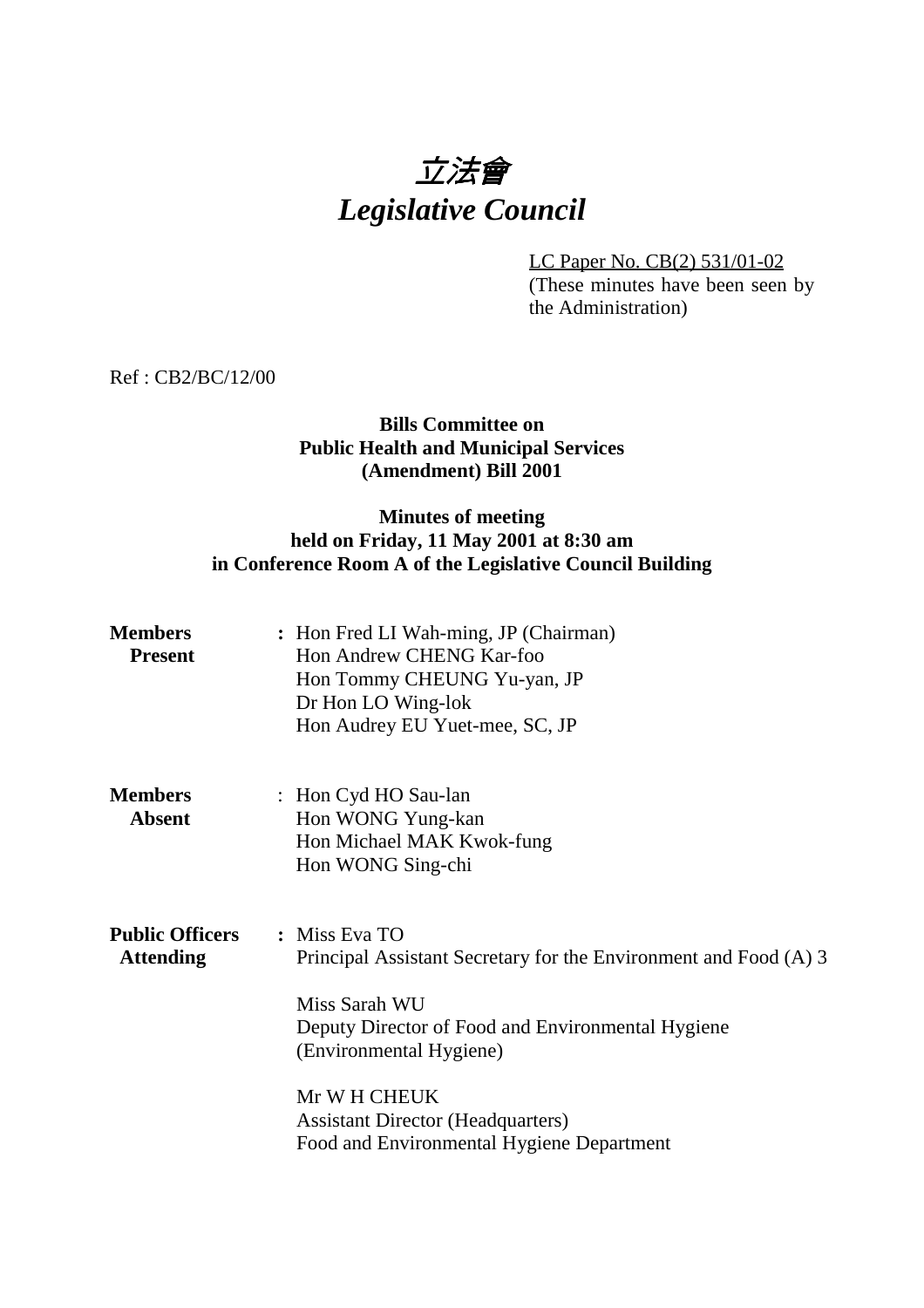|                                      | Mr Lawrence PENG<br><b>Senior Government Counsel</b><br>Department of Justice |
|--------------------------------------|-------------------------------------------------------------------------------|
|                                      | Mr W S YIP<br><b>Senior Assistant Law Officer</b><br>Department of Justice    |
| <b>Clerk</b> in<br><b>Attendance</b> | : Mrs Constance LI<br>Chief Assistant Secretary (2)5                          |
| <b>Staff</b> in<br><b>Attendance</b> | : Mr Stephen LAM<br><b>Assistant Legal Adviser 4</b>                          |
|                                      | Miss Betty MA<br>Senior Assistant Secretary (2) 1                             |

**I. The Administration's response to issues raised at the meeting on 19 April 2001**

(LC Paper No. CB(2) 1496/00-01(01))

Action

At the invitation of the Chairman, Principal Assistant Secretary for the Environment and Food (A)3 (PAS(EF)A3) briefed members on the Administration's response to members' suggestions raised at the previous meeting:

- (a) The Administration had reservation about setting a specific time limit for issuing a notice of refusal to application for rescinding a closure order. It considered that a short time limit might not be sufficient to verify the elimination of an immediate health hazard, while setting a longer time limit might not be necessary in other circumstances. Section 70 of the Interpretation and General Clauses Ordinance (Cap.1) had provided that in the absence of a time limit, the Authority had to deal with an application without unreasonable delay.
- (b) The Administration considered that building in the requirement of an "unless order" did not fit in with the existing provisions of the Bill which aimed at protecting the public against exposure to immediate health hazards by taking immediate enforcement actions. There was also the problem of setting a suitable time limit for an "unless order"; as too short a time limit for eliminating the immediate health hazard was not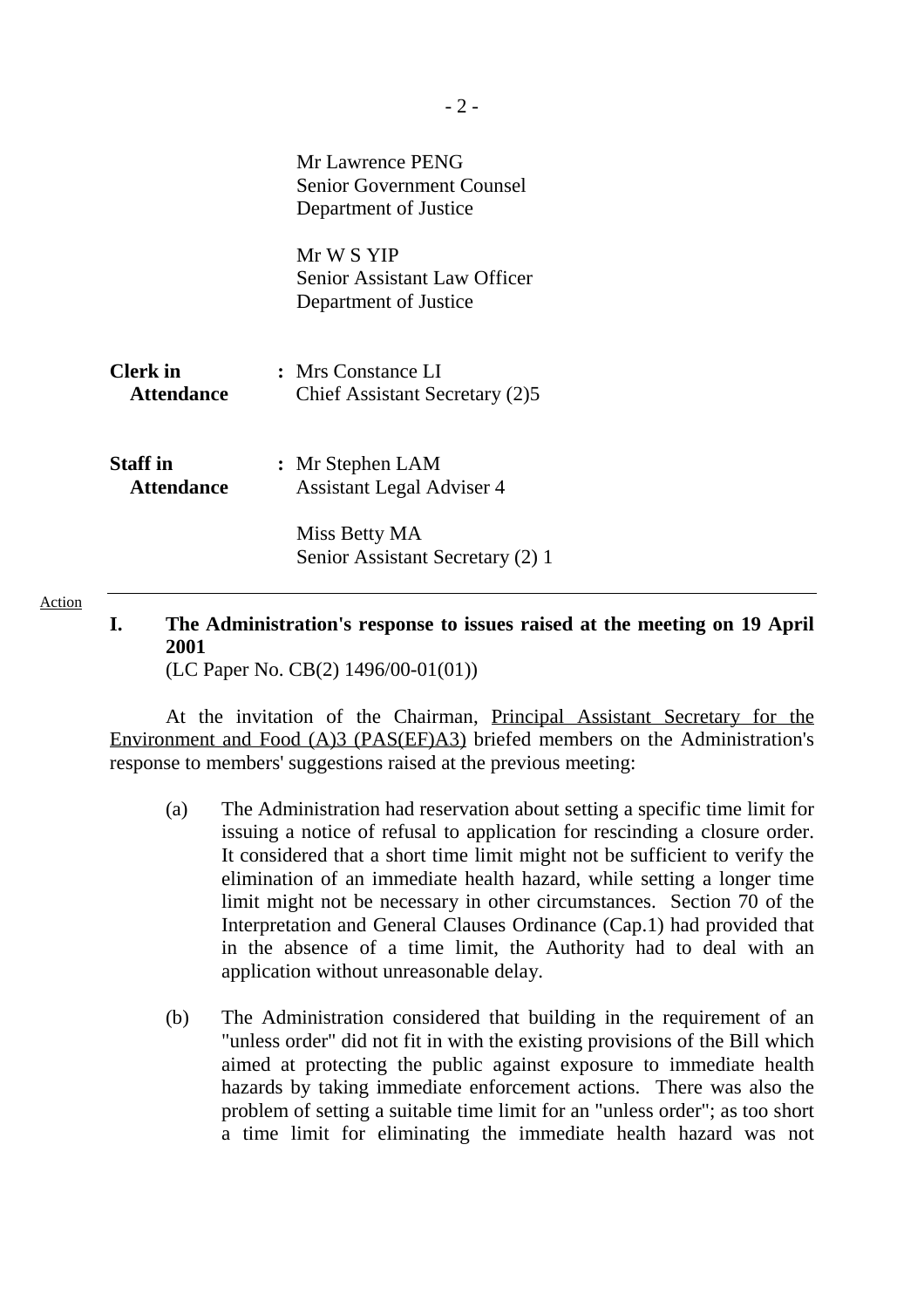practicable for the operator, while too long a time limit would defeat the purpose of the closure order. In reality, the Authority could always warn the operator before issuing a closure order.

- (c) No closure order was issued against licensed food establishments in the past two years by the Director of Health under the Prevention for the Spread of Infectious Diseases Regulation. The latest order was issued in March 1998 to a food premises in relation to an outbreak of cholera. The Regulation did not provide for an appeal channel.
- (d) Regarding the suggestion that appeals against the decision of Director of Food and Environmental Hygiene (DFEH) for closing food establishments posing an immediate health hazard should be made to the Licensing Appeals Board (LIAB), the Administration remained of the view that appeals should be made to the Magistrate court. As LIAB was mainly to hear appeals concerning cancellation, suspension and rejection of granting and renewal of licences, the Administration did not consider it appropriate to extend the jurisdiction of LIAB to cover appeals against immediate closure of food establishments posing immediate health hazards. Moreover, the proposed closure order would not distinguish whether the subject premises were licensed or not. Those appeals from the unlicensed premises would still have to be dealt with by the Magistrate's court. The Administration also pointed out that LIAB usually needed to take 45 days to conduct a hearing whereas a Magistrate's court could take as few as six days to arrange for the case to be heard. Moreover, the First Clerk had the discretion to fix an earlier hearing if necessary. The Administration concluded that it was inappropriate to have two distinctive authorities of different background to hear appeals of the same nature.

2. Mr Tommy CHEUNG noted that the Administration did not consider it appropriate to expand the jurisdiction of LIAB to cover appeal cases against closure orders made under section 128C of the Bill. He considered that the Magistrate's court should have the power to suspend the execution of the closure order if the aggrieved had lodged an appeal to the Magistrate's court. Referring to paragraph 1(b) above, Mr CHEUNG suggested that an "unless order" of, say, 24 hours, should enable the operator concerned to eliminate an immediate health hazard. He also considered that the term "reasonable cause" in the proposed section 128C(1) should be more clearly defined to prevent abuse of DFEH's power in making closure orders.

3. PAS(EF)A3 advised that the Magistrate's court could order stay of execution of the closure upon hearing an appeal if the court was satisfied with the reasons given by the appellant. She stressed that time was the essence in eliminating an immediate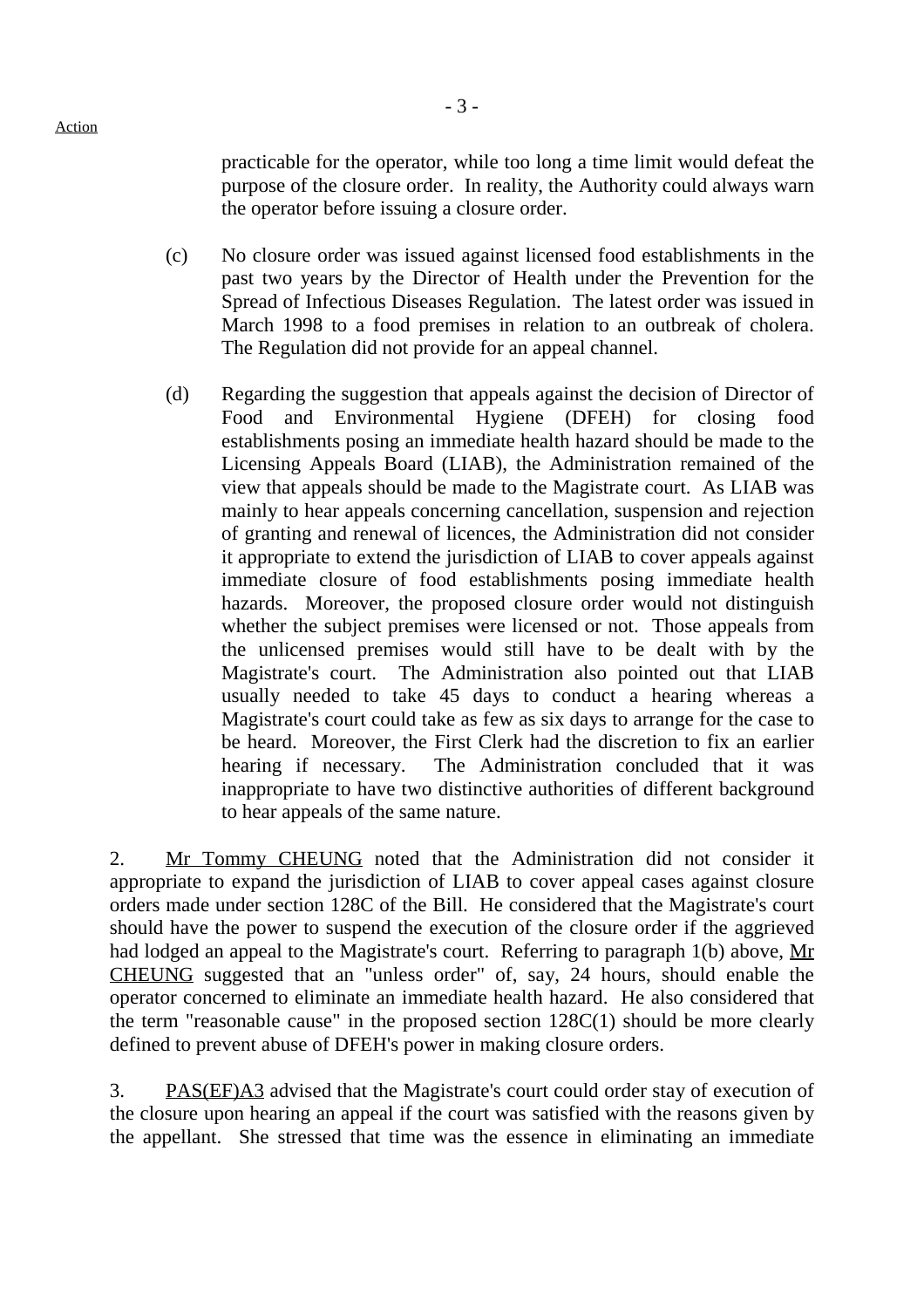health hazard, and an "unless order" of a duration of 24 hours or 48 hours would be too long for the purpose of protecting the public from exposing to the health hazard. As regards Mr CHEUNG's concern about the scope of "reasonable cause", the Administration would provide internal guidelines and give examples for members' reference. She said that medical doctors in the Food and Environmental Hygiene Department (FEHD) would give their professional opinions to DFEH before a decision was taken.

4. Mr Tommy CHEUNG said that he was not convinced that there was merit or necessity in empowering DFEH to close a food establishment on grounds that it posed an "immediate health hazard". He was very concerned about the wide powers to be given to DFEH, as a closure order would have significant impact on the investment and operation of food establishments.

5. The Chairman advised that the Panel on Food Safety and Environmental Hygiene generally supported the Bill which also covered the control of unlicensed food establishments. If members disagreed with certain parts of the Bill such as the appeal mechanism, they could consider moving amendments to the Bill.

6. Mr Andrew CHENG expressed doubt that the Magistrate's court could arrange early hearings as claimed by the Administration. He said that he still wanted to seek amendments to the rules of LIAB to expand its jurisdiction and to streamline the procedures for hearing appeals. He was of the view that the requirement for the secretary to LIAB to consult the Chairman or the Vice-Chairman on the date, time and place of hearing was only to provide flexibility rather than to slow down the process of hearing.

7. PAS(EF)A3 explained that there were statutory time limits for preparation of documents for LIAB hearings. For example, a notice of at least 14 days had to be given to both parties for hearing an appeal. Therefore, even if the jurisdiction of LIAB was expanded, the time for hearing an appeal would still need to take some 28 days. Moreover, Mr CHENG's suggestion would give rise to the problem of having two different appeal channels for cases of the same nature. She maintained the view that the Magistrate's court would provide a faster channel to deal with appeals against closure orders of this kind.

8. Mr Andrew CHENG said that there were already many cases awaiting hearing by the Magistrate's court. He insisted that the Administration should consider revamping section 125 in Cap.132, such as section 125B, so that the functions and powers of LIAB might cover appeal cases arising from the closure orders made by DFEH. As regards the time limit for holding LIAB hearings, he said that should the Chairman or the Vice-Chairman decide to hold the hearing 60 days after the serving of notice, the appeal process would be unduly delayed. He requested the Administration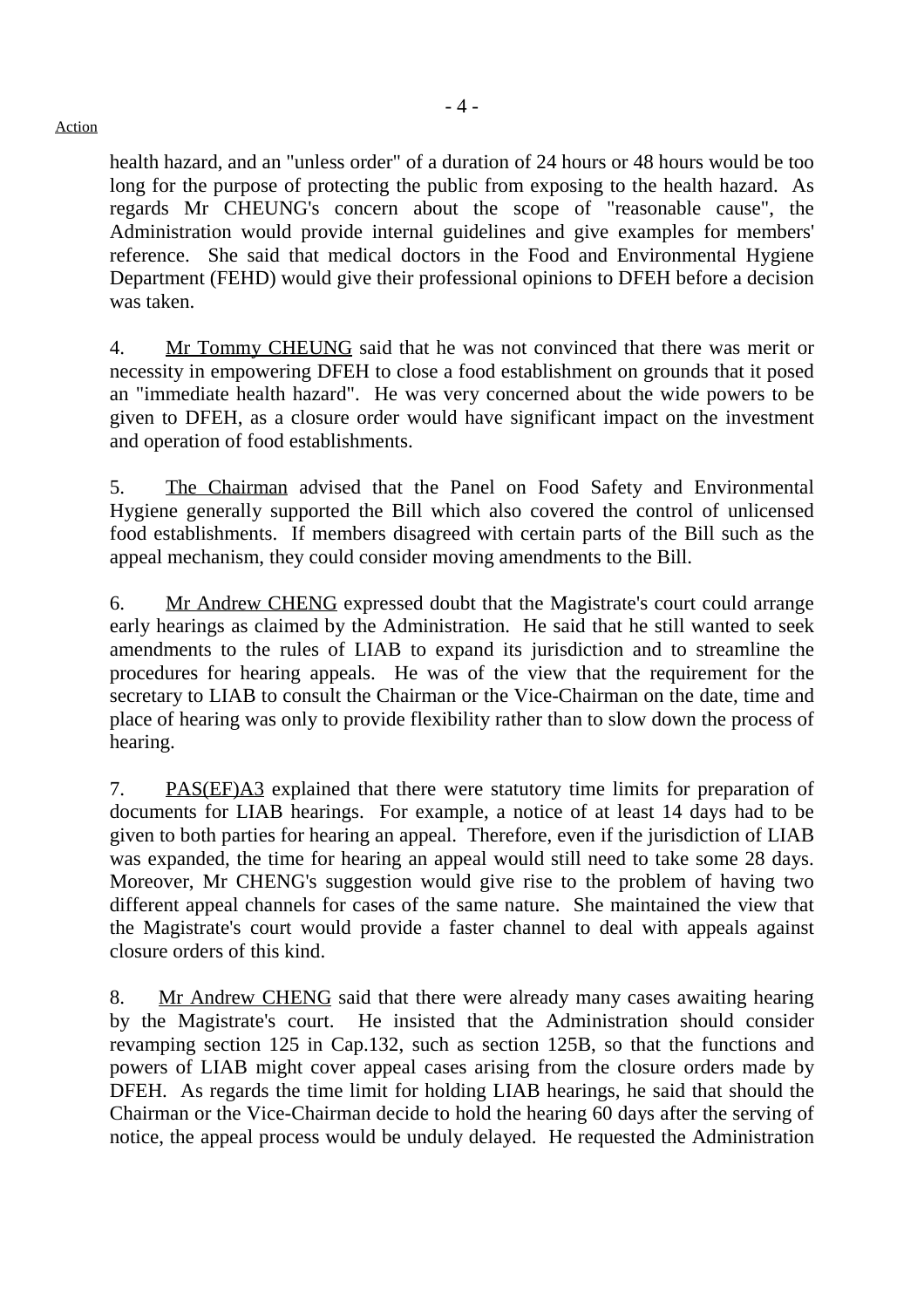Admin to provide information on the average time taken for LIAB to hear appeal cases in the past year. PAS(EF)A3 agreed to provide the information.

9. PAS(EF)A3 said that the Administration had evaluated the merits and demerits for the Magistrate's court and LIAB to deal with appeals against the closure orders. As the Administration considered that the Magistrate's court was a more appropriate body than LIAB to deal with such appeals, the Administration did not see the need to revamp the rules of LIAB as suggested by Mr CHENG. She reiterated that even if the scope of LIAB was to be expanded, it was still unable to hear appeals from unlicensed establishments which had to be dealt with by the Magistrate's court.

10. Assistant Director (Headquarters) of Food and Environmental Hygiene Department (AD(HQ)) supplemented that the 28 days notice for arranging a hearing by LIAB was already very tight for the preparation of the relevant papers and documents for the hearing. He said that bilingual versions of the documents were required, which included the background of the case, the reasons of appeal put forward by the appellant, and the Administration's defence which the Department of Justice would need some time to prepare.

11. Dr LO Wing-lok remarked that food establishments which posed an immediate health hazard should be closed at once, and that there was a practical need to empower DFEH to order closure of such food premises. He said that he did not see the need to expand the jurisdiction of LIAB to cover appeals against closure order, as there would not be many cases warranting the issue of a closure order. He commented that the Administration should not relax its control over food safety on economic grounds.

## Remedies for wrongful closure

12. Referring to the Administration's response to members' concern about remedies for wrongful closure and removal of paraphernalia [LC Paper No. CB(2)1314/00- 01(01)], Assistant Legal Adviser 4 (ALA4) advised that since Government was held liable for the acts of its servants under section 138 of Cap.132, there was no need to reiterate such provisions in the proposed section 128C. Moreover, the aggrieved could also seek compensation under Cap. 132 and under common law for damages. For example, section 59(5) of Cap. 132 provided a channel for an aggrieved person to complain to the court on the seizure and removal of food by the Authority. The court could order the Authority, if necessary, to compensate the aggrieved by such sum of money not exceeding the market value of the food and drug removed. There were similar provisions in section 78 of Cap.132 relating to complaints and compensation arising from the seizure of the carcass of animals which was found unsuitable for human consumption.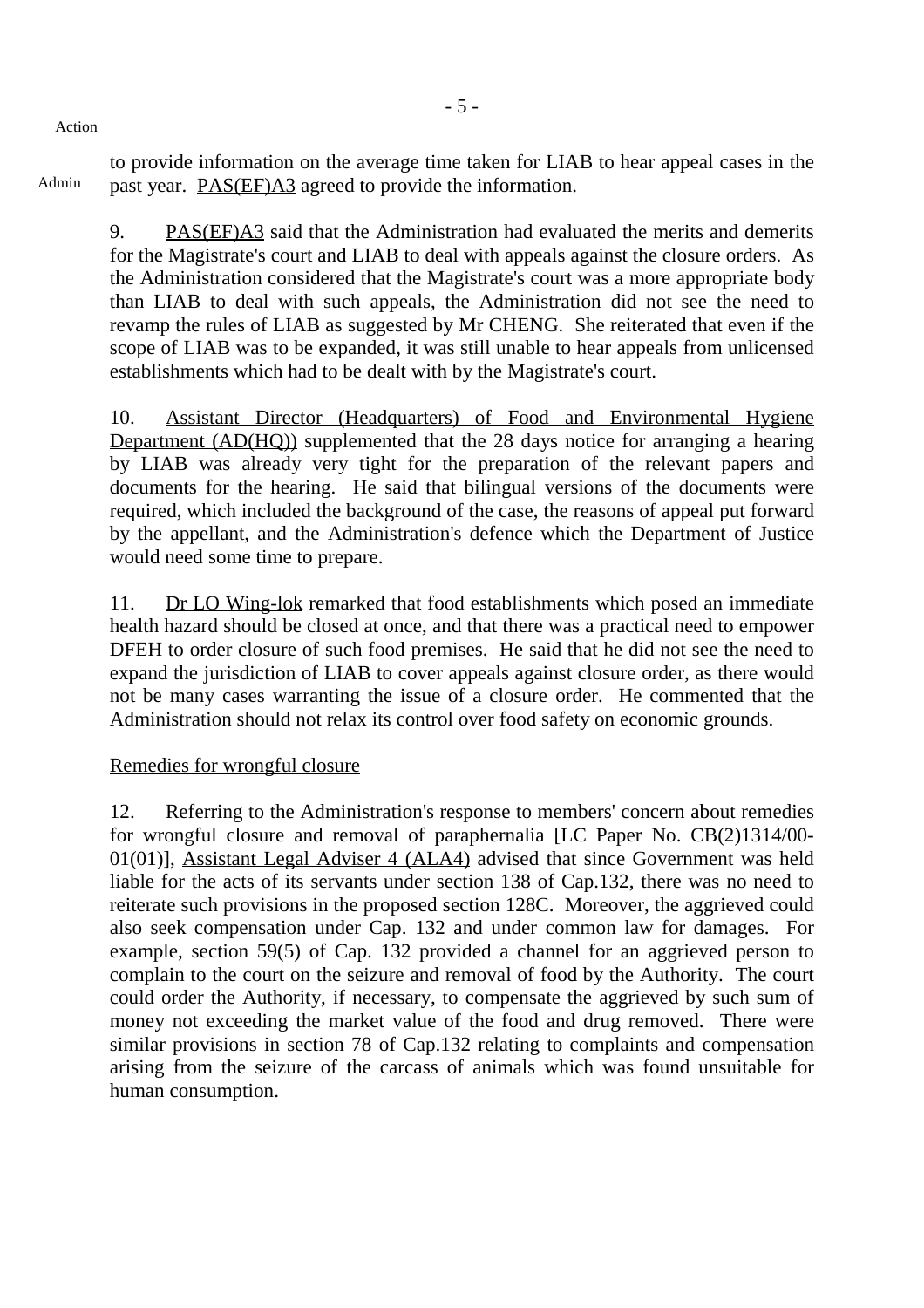13. Mr Tommy CHEUNG said that while the Authority might provide compensation for the value of the food or carcass, it could not compensate the damage done to the reputation of a food establishment which was subject to a closure order. He was concerned that there should be an appeal mechanism to reduce the damage to the operator or other parties concerned. He was of the view that the protection clauses in sections 59 and 78 of Cap.132 were not sufficient, and he urged the Administration to re-consider the suggestion of an "unless order". He also hoped that the Bill would specify the circumstances under which DFEH could issue a closure order.

14. ALA4 advised that while sections 59 and 78 of Cap.132 provided the scope and amount of compensation by the Authority, the common law provided a wide scope for remedies to be sought through civil proceedings. Senior Assistant Law Officer of the Department of Justice (SALO) agreed with ALA4's analysis. SALO supplemented that the magistrate could immediately decide the amount of compensation in these cases, if the court ruled in favour of the applicant. As for other damages, these would have to be dealt with by a higher court under common law.

#### Unless order

15. Ms Audrey EU said that she was still unconvinced of the Administration's arguments against an "unless order". She was of the view that as an "unless order" would be the final chance for the operator to eliminate the health hazard before a closure order was issued, the operator would most likely comply with the "unless order". She suggested that the Administration should consider issuing an "unless order" at an earlier stage rather than giving several warnings or reminders to the operator. She said that an "unless order" was to provide the Administration with more flexibility and an additional option to require an operator to eliminate a health hazard.

16. Deputy Director of Food and Environmental Hygiene (Environmental Hygiene)(DD(EH)) thanked Ms EU for her suggestion. She said that the Administration would have to strike a balance between minimizing damage to the operator of a food establishment and safeguarding public interest. She said that the Administration would further discuss with the Department of Justice ways to address members' concerns.

17. Ms Audrey EU clarified that it was not absolutely necessary to specify the "unless order" in the Bill as this was only to provide the Administration with another option. The Administration could decide whether to use the "unless order" or warnings to require an operator to rectify any unsatisfactory hygiene conditions before issuing a closure order.

18. Mr Tommy CHEUNG clarified that he did not object to the immediate closure of a food establishment if it really posed an immediate hazard affecting public health.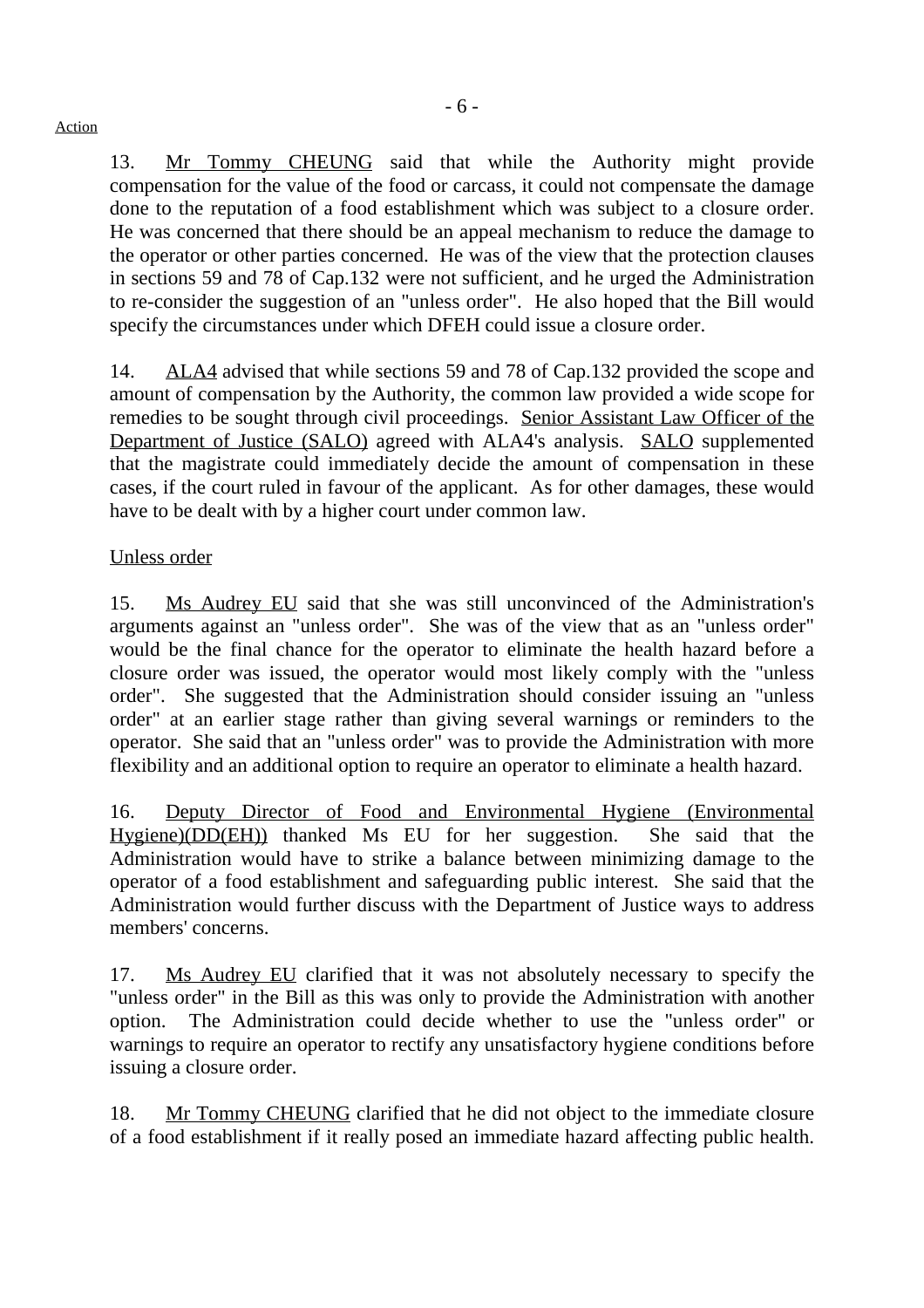His concern was that the Bill should provide a fair mechanism for all parties concerned, in view of the long process to investigate and establish the cause of the health hazard. He pointed out that it would be very difficult and expensive to seek civil remedies for damages if DFEH made a wrong decision in issuing a closure order. He considered that the Bill should from the outset specify the powers of DFEH and the conditions under which DFEH should issue a closure order.

19. DD(EH) asked whether Mr Tommy CHEUNG was concerned that the posting of a closure order outside the food premises concerned would cause damage to the reputation of the food premises. Mr Tommy CHEUNG said that even if the order was not posted outside the food premises, the damage was done because once a closure order was executed, it would be widely publicised by the media. He considered that if the Administration was only concerned with the immediate removal of the health hazard, the Administration could have other means to compel the operator to do so, say, through the issue of an "unless order". Dr LO Wing-lok agreed that the closure order would be widely known once it was executed. He advised that DFEH should exercise her power carefully.

Admin 20. The Chairman advised the Administration to further consider the concerns raised by members. The Administration noted.

## **II. Clause-by-clause examination**

21. The Bills Committee then proceeded to examine the Bill clause by clause.

Clauses 1 and 2

22. Members did not raise any queries.

Clause 3

*Section 128A*

Admin

23. ALA4 advised that he had suggested some technical amendments to the proposed section 128A(1)(b), (c) and (d) so that the terms therein were consistent with those used in the relevant subsidiary legislation. PAS(EF)A3 responded that the Administration had agreed to the technical amendments suggested by ALA4 and would introduce Committee Stage amendments (CSAs) accordingly.

24. ALA4 advised that the Administration might need to elaborate the meaning of "unapproved source" of water in the proposed section 128A(3)(b). AD(HQ) explained that under section 33(1)(d) of the Food Business Regulation (Cap.132 sub.leg.), DFEH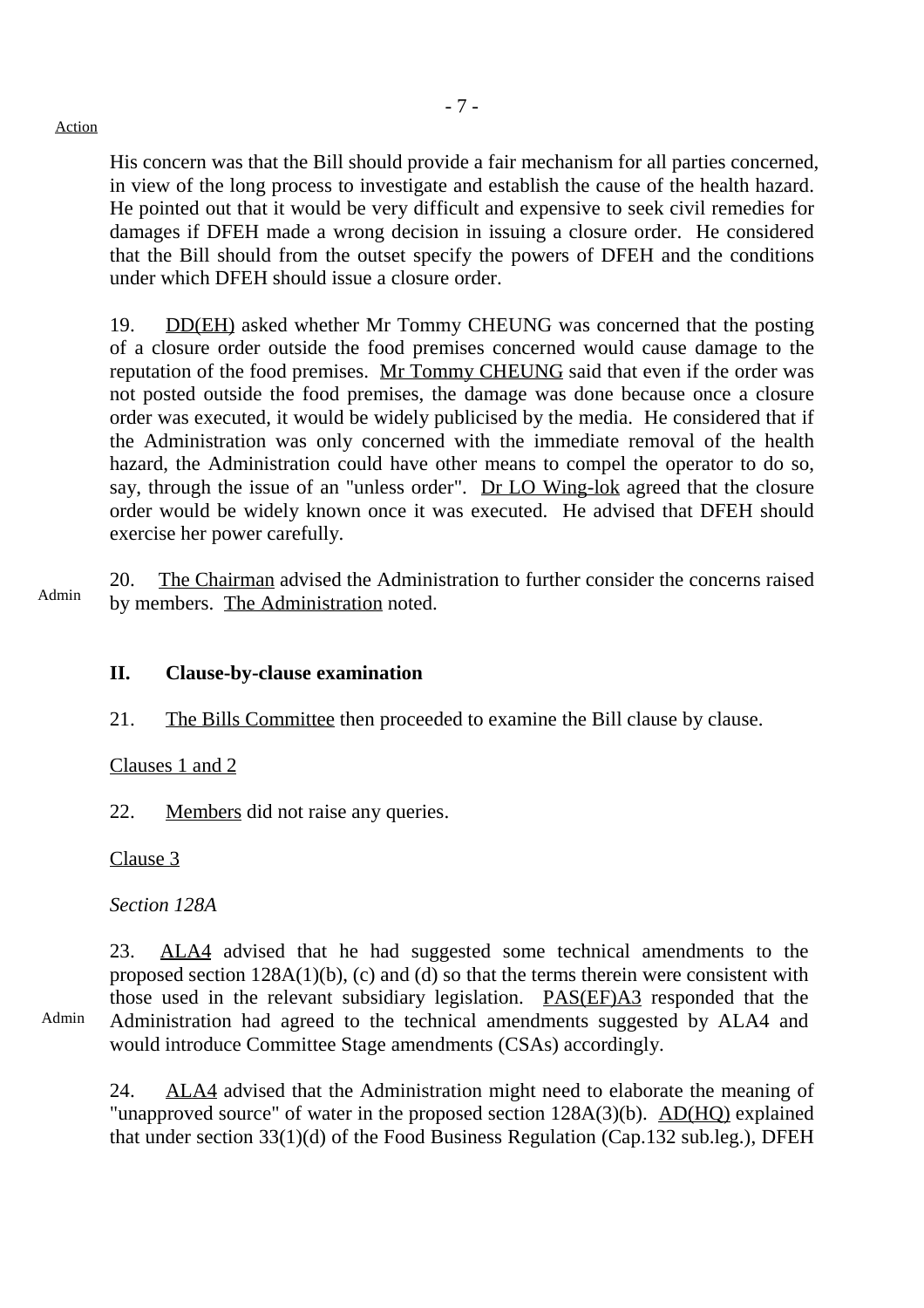could approve other sources of water supply if she believed that water could not be directed from the main pipe to the food premises. He said that the Regulation had not specified what the approved water source was. In practice, DFEH's approval would be required if the water source was in a very remote place on an outlying island and was not connected to the main pipe of the Water Supplies Department (WSD). The water quality would have to be tested to ensure that it complied with the World Health Organisation standard if the water was to be used for food businesses. Regular tests would be conducted even after the food business was licensed and in operation.

25. Mr Tommy CHEUNG sought clarification on the meaning of "epidemiological investigation" in the proposed section 128A(3)(c), and whether "epidemic disease" was different from "infectious disease". He pointed out that D of H was already empowered to issue a closure order to prevent the spread of infectious disease under the Prevention of the Spread of Infectious Diseases Regulations (Cap.141). He was concerned that there might be overlapping powers in respect of the issue of closure order against food establishments. Dr LO Wing-lok commented that the present Bill was targetted at food which was contaminated and not fit for human consumption, while Cap. 141 was concerned with the spread of infectious disease among people. He advised that epidemiology focused more on the clinical symptoms and its spread within a community, and that "epidemic disease" had a wider scope than "infectious disease".

26. SALO advised that Cap.141 focused on preventing the spread of infectious diseases in all premises including food establishments. The legislation empowered the Authority to isolate any identified source of the infectious disease to prevent its spread.

27. Mr Andrew CHENG asked whether the proposed section 128A(3)(b) or (c) should apply if the water in a fish tank containing live fish was contaminated. He considered that the proposed section  $128(A)(a)-(d)$  should cover all situations warranting the issue of a closure order.  $DD(EH)$  responded that section  $128A(3)(b)$ dealt with contamination of water source. She said that the four situations listed in section 128A(3) covered all foreseeable circumstances where a closure order would be issued based on medical opinion. She added that the word "include" in section 128A(3) meant that the four situations listed in section 128A(3) (a) - (d) were not exhaustive.

28. Senior Government Counsel of Department of Justice (SGC) advised that a case warranting the issue of a closure order by DFEH under section 128C had to satisfy the definition of "immediate health hazard" under the proposed section 128A(2) in the first place. Section 128A(3)(a)-(d) gave examples of "immediate health hazard" without the definition of that expression.

29. Mr Andrew CHENG asked how the Administration would define "contamination" under section 128A(3)(b) and whether this should require evidence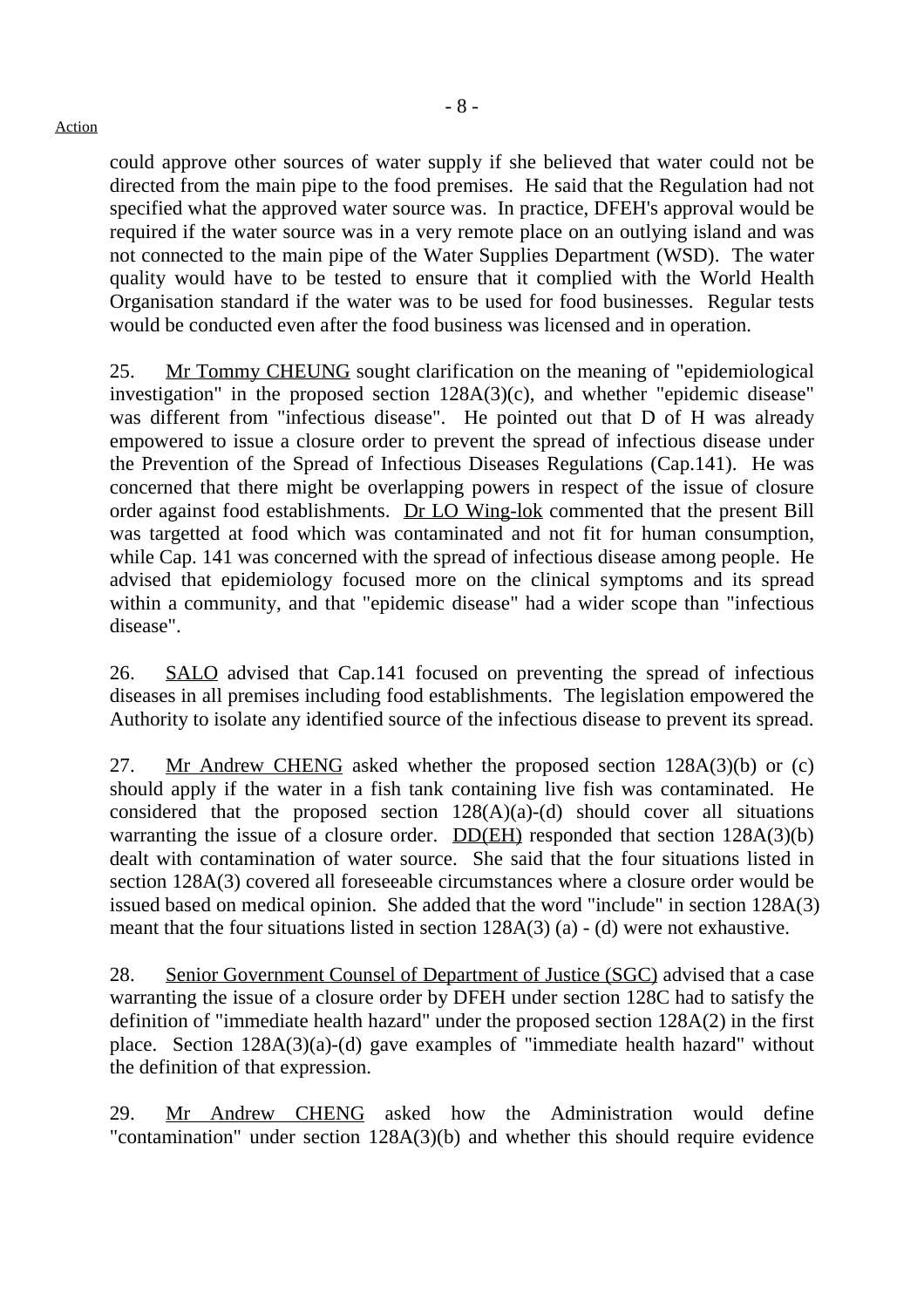such as inspection findings, investigation data or laboratory evidence as in the case of section 128A(3)(c). Mr Tommy CHEUNG shared similar concern. He commented that section 128A(3)(b) should not apply to "water in fish tank", because the section only referred to "water in preparing food".

30. Dr LO Wing-lok considered that definitions should be sufficiently wide to cover all possible scenarios, for example, the scope of "food unfit for human consumption" in section  $128A(3)(c)$  had a wide scope. He said that if the fish in a fish tank was to be eaten fresh as sashimi, it would be unfit for human consumption if the water in the fish tank was proved to be contaminated. It should therefore fall within section 128A(3)(c).

31. Mr Andrew CHENG said that although section 128A(3)(c) was intended to cover a wide scope, there was some ambiguity in the way section 128A(3) was drafted. He suggested the following for the Administration's consideration:

- (a) to use "or" instead of "and" between sections  $128A(3)(c)$  and (d);
- (b) to define "contaminated" in section 128A(3)(b) and include objective scientific data as evidence that the contaminated food was unfit for human consumption, and
- (c) to define "food" in section  $128A(3)(b)$  to include uncooked food such as live fish in fish tank.

32. SGC said that "and" was used in section 128A(3)(c) because section 128A(3) was a non-exhaustive definition and the word "include" was used to link paragraph (a)- (d). Moreover, as "immediate health hazard" in section 128A(2) referred to "any circumstances that cause or are likely to cause any food …. to become a source of food-borne infection", it could cover cases where the water in a fish tank was contaminated. ALA4 suggested to simply the term "include" in section 128A(3) to "include one or more of the following circumstances". Mr Tommy CHEUNG suggested to use "include but not limited to".

33. Mr Andrew CHENG remained concerned that there might be cases where the fish tank water was contaminated but not the fish inside. He considered that there should be objective yardsticks to determine whether the food or the water was contaminated.

34. Referring to section 128A(3)(b), Dr LO Wing-lok considered the word "unapproved" unnecessary because a contaminated water source would pose immediate health hazard irrespective of whether the water came from approved or unapproved source. PAS(EF)A3 advised that section 128A(3)(b) referred to